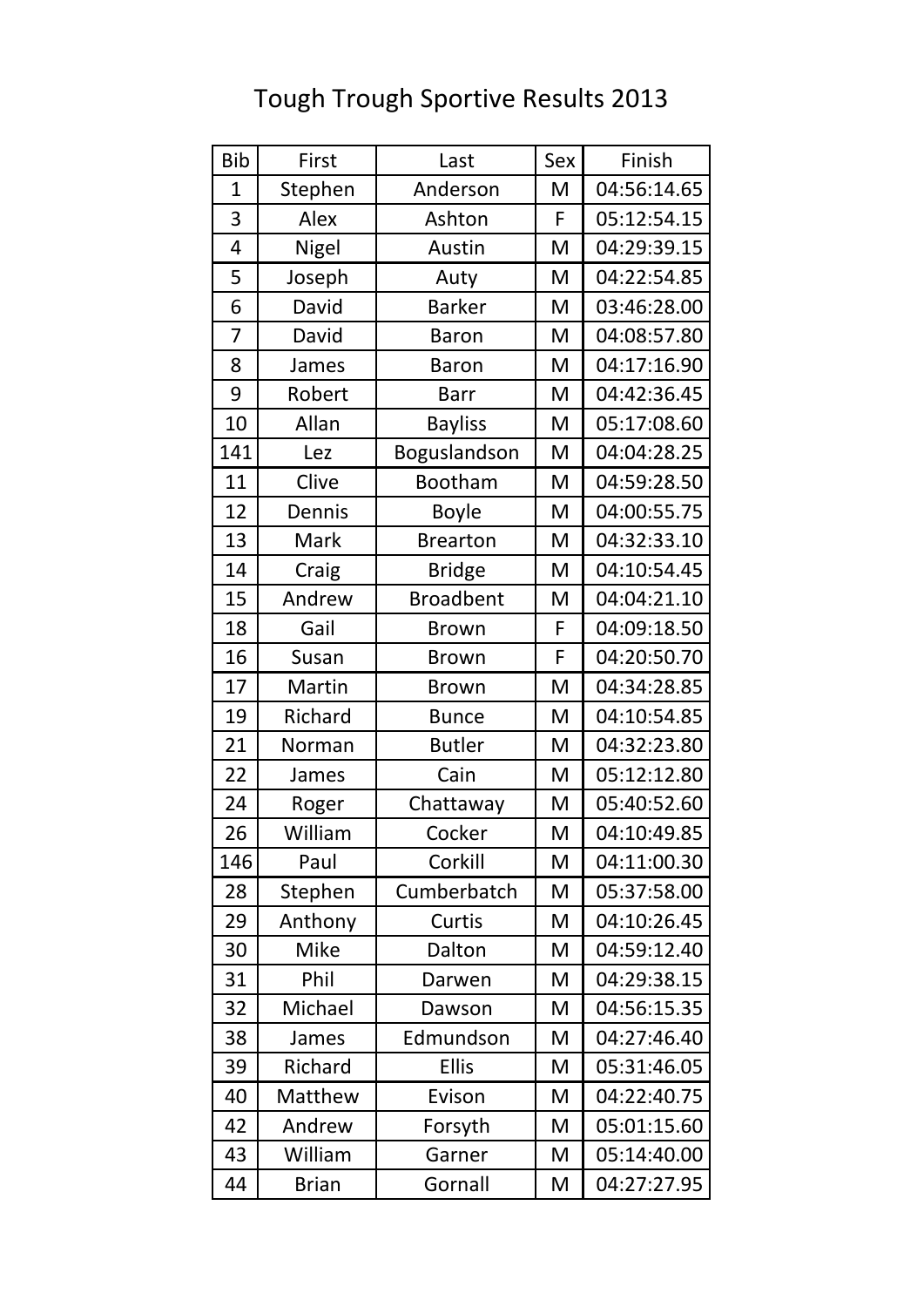| <b>Bib</b> | First          | Last           | Sex | Finish      |
|------------|----------------|----------------|-----|-------------|
| 47         | Tim            | Grayston       | M   | 03:36:01.85 |
| 46         | Simon          | Grayston       | M   | 03:44:42.60 |
| 142        | Dan            | Hall           | M   | 03:37:24.05 |
| 49         | lan            | Hansen         | M   | 04:20:09.25 |
| 50         | Dave           | Harwood        | M   | 04:32:20.65 |
| 51         | Colin          | <b>Haynes</b>  | M   | 05:20:08.65 |
| 52         | Martin         | Heap           | M   | 03:53:43.30 |
| 53         | Paul           | Heartrwell     | M   | 04:56:49.45 |
| 54         | Matthew        | Holliday       | M   | 04:42:31.30 |
| 149        | Jon            | Hopper         | M   | 04:22:35.60 |
| 55         | Jon            | Horsfield      | M   | 04:43:42.25 |
| 57         | Graham         | Hough          | M   | 04:43:14.25 |
| 58         | Catherrine     | Howlett        | F   | 06:36:55.85 |
| 59         | Richard        | Howlett        | M   | 06:46:42.75 |
| 60         | Mark           | Irving         | M   | 04:43:14.55 |
| 62         | Susan          | Jackson        | F   | 04:23:34.60 |
| 64         | Wils           | Jenkinson      | M   | 04:11:10.80 |
| 154        | Elizabeth      | Kooper         | F   | 04:35:39.55 |
| 65         | Shaun          | Lea            | M   | 04:16:23.50 |
| 67         | <b>Ross</b>    | Litherland     | M   | 04:47:09.90 |
| 66         | Catherine      | Litherland     | F   | 04:47:10.30 |
| 68         | Chris          | Livesey        | M   | 05:07:56.80 |
| 69         | Frank          | Livesey        | M   | 05:07:59.75 |
| 70         | <b>Neville</b> | Llewellyn      | M   | 04:44:42.30 |
| 71         | Richard        | Lodge          | M   | 05:32:00.85 |
| 72         | Tom            | Mackley        | M   | 05:21:28.85 |
| 140        | John           | Mason          | M   | 04:29:22.90 |
| 74         | Peter          | Mcdonald       | M   | 04:51:11.80 |
| 75         | Ray            | <b>Mcgarry</b> | M   | 04:41:53.00 |
| 76         | Paul           | Mcgarvey       | M   | 05:14:39.35 |
| 77         | Chris          | Mckenna        | M   | 04:10:05.45 |
| 78         | Peter          | Metcalfe       | M   | 04:20:47.40 |
| 79         | Ali            | <b>Mills</b>   | F   | 05:52:08.90 |
| 80         | Sheila         | Mitton         | F   | 05:20:55.05 |
| 81         | Sarah          | Moon           | F   | 04:35:46.30 |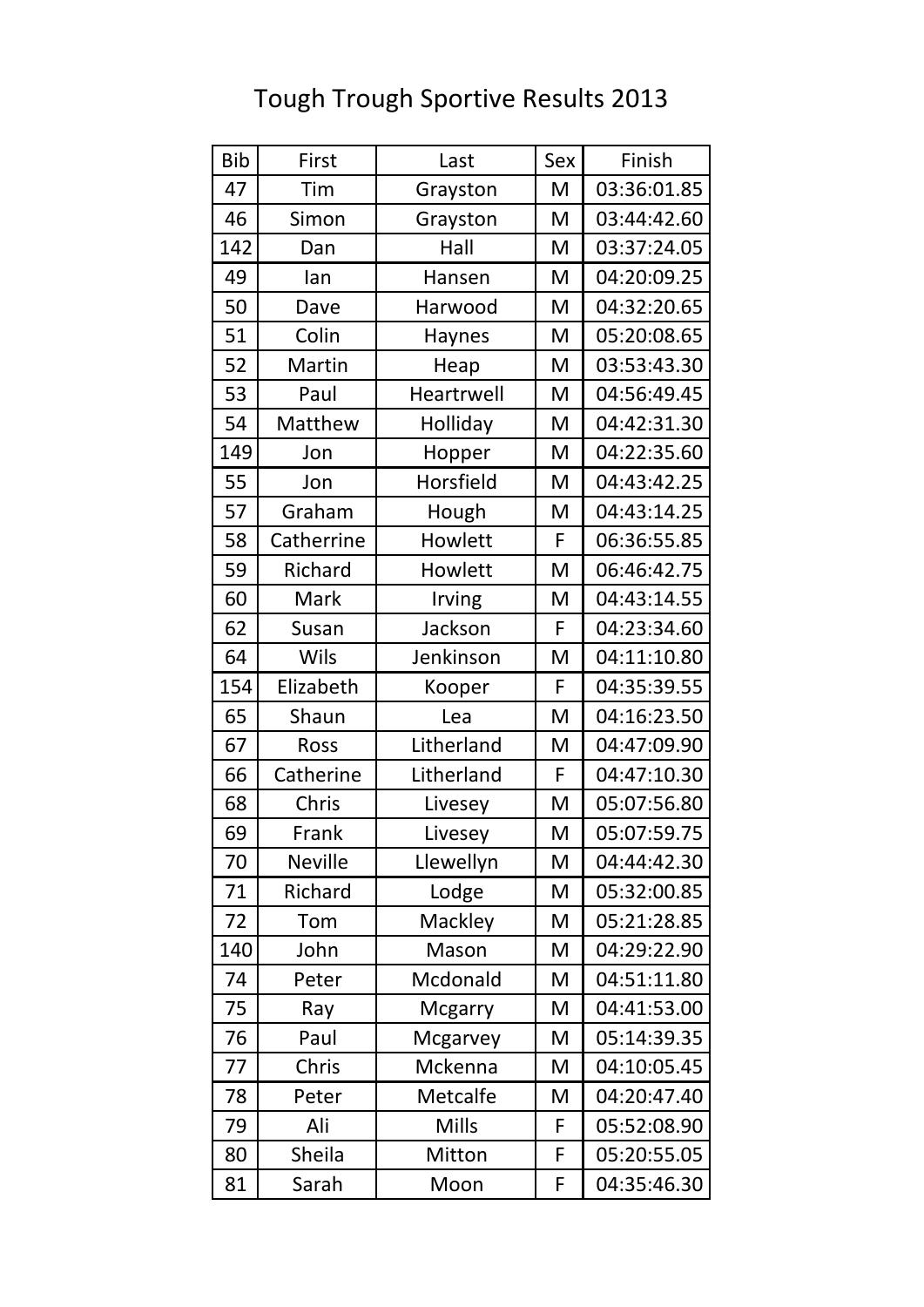| <b>Bib</b> | First        | Last          | Sex | Finish      |
|------------|--------------|---------------|-----|-------------|
| 82         | Helen        | Morrell       | F   | 06:36:51.60 |
| 83         | lan          | <b>Morris</b> | M   | 04:40:39.35 |
| 84         | Shane        | Musgrave      | M   | 04:50:01.75 |
| 143        | Sean         | Nichollas     | M   | 03:57:34.40 |
| 86         | Adrian       | <b>North</b>  | M   | 04:40:30.40 |
| 88         | Tom          | Palenicek     | M   | 05:39:27.05 |
| 89         | Christian    | Parker        | M   | 04:50:03.20 |
| 148        | Graham       | Parker        | M   | 04:57:30.15 |
| 152        | Phil         | Pearson       | M   | 05:38:02.30 |
| 90         | Roger        | Phillips      | M   | 04:33:19.45 |
| 91         | Ciaran       | Pickering     | M   | 04:02:11.60 |
| 92         | <b>Kevin</b> | Pinington     | M   | 04:52:05.85 |
| 93         | lan          | Pinington     | M   | 06:16:39.30 |
| 95         | John         | Pout          | M   | 04:23:04.05 |
| 144        | Stephen      | Price         | M   | 04:31:37.15 |
| 96         | Martin       | Pyrah         | M   | 04:20:33.55 |
| 97         | Paul         | Quine         | M   | 03:46:28.10 |
| 98         | Paul         | Rawcliffe     | M   | 05:01:38.60 |
| 99         | Darren       | Rawes         | M   | 04:10:51.20 |
| 100        | John         | Richmond      | M   | 04:52:42.60 |
| 102        | Scott        | Robinson      | M   | 05:10:57.75 |
| 151        | <b>Bruce</b> | RowlandSmith  | M   | 05:45:49.65 |
| 104        | <b>Neys</b>  | Schreiner     | M   | 05:10:58.50 |
| 105        | Rachel       | Scott         | F   | 04:44:39.65 |
| 150        | S            | Sharpe        | M   | 04:33:06.75 |
| 106        | Sarah        | Shaw          | F   | 05:52:21.00 |
| 153        | Peter        | Shaw          | M   | 06:46:42.20 |
| 107        | Matthew      | Shutt         | M   | 05:14:04.50 |
| 108        | lan          | Sibbert       | M   | 04:03:53.95 |
| 109        | Andrew       | Singleton     | M   | 05:44:03.80 |
| 110        | Malcolm      | Singleton     | M   | 05:44:04.70 |
| 111        | William      | Sisson        | M   | 04:01:50.25 |
| 113        | Caroline     | Slaski        | F   | 04:46:38.80 |
| 212        | Mark         | Slaski        | M   | 04:46:38.90 |
| 114        | <b>Neil</b>  | Slatcher      | M   | 04:38:06.05 |